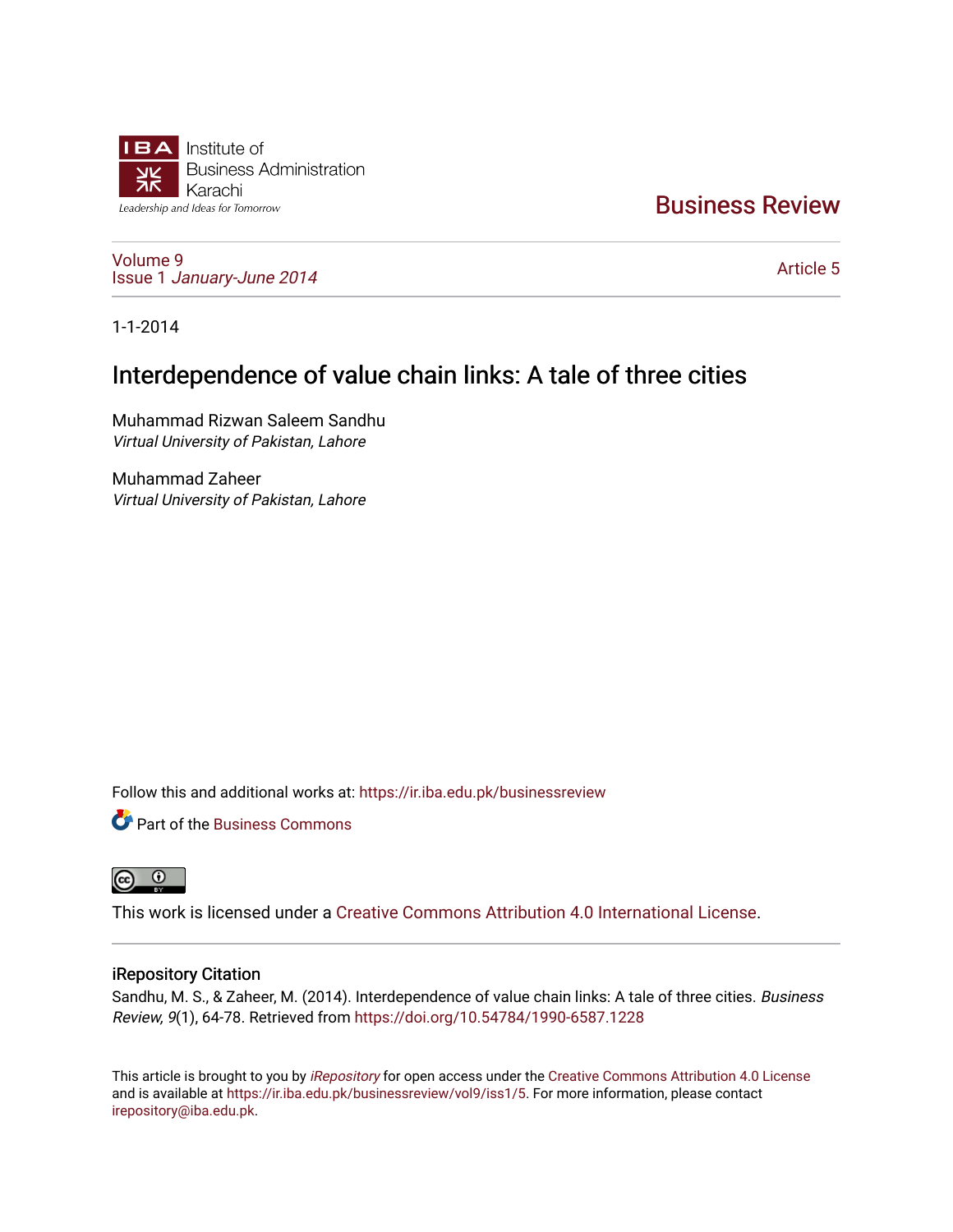# **ARTICLE**

### **Interdependence of Value Chain Links: A Tale of Three Cities**

Muhammad Rizwan Saleem Sandhu *Virtual University of Pakistan, Lahore* 

Muhammad Zaheer *Virtual University of Pakistan, Lahore* 

#### **Abstract**

*Most of the products in the world are produced and delivered by value chains which are the sum name of value adding activities performed in a sequence by different firms working in different countries. And in most of the cases value chain actors belong to both developed and developing world and adding different amount of value to value chain for producing and distributing products. Some value chains are driven by buyers and other work under the leadership of producers. Those who hold the intangibles gain more than those who hold tangibles in a value chain because intangibles .e.g. brands, designs etc provide more sustainable competitive advantage and are more difficult to imitate than tangibles .e.g. machines, buildings etc.* 

*The role of developing country firms is maximum original equipment manufacturer and minimum job processors but the role of original brand and design manufacturer is mostly performed by developed country firms. Members working in developing countries are mostly SMEs and exist in clusters. Most of SME clusters in developing countries are linked with global value chain and in some cases with global value chains. These SME clusters are spontaneous and have emerged without any policy support but for upgrading they do need policy support at all levels.* 

*SME clusters in developing countries consist of sub-clusters and may*  involve more than one cities forming different links of value chain. Different *studies show that SME clusters in developing countries are confronting different issues .e.g. lack of sufficient energy sources, lack of training centers, poor quality of inputs etc. On one hand these issues are restricting them to be innovative and on the other hand reducing their competitiveness. To transform from static and dynamic clusters to innovative clusters they obviously need some solid demand driven policy measures at every level.* 

#### **Introduction**

This study focuses on the value chain links of surgical instruments manufacturing cluster of Sialkot, Pakistan which involves three cities, Gujranwala, Daska and Sialkot of Punjab, Pakistan and the global market for the instruments which consists of USA, Europe in particular and the world in general. The main focus of the study is the surgical instruments global value chain links within Pakistan with special focus on the surgical instruments forging units in Daska as it forms important value chain link but remains unexplored as far as its issues, type and structure, the way they are integrated at forward and backward end and their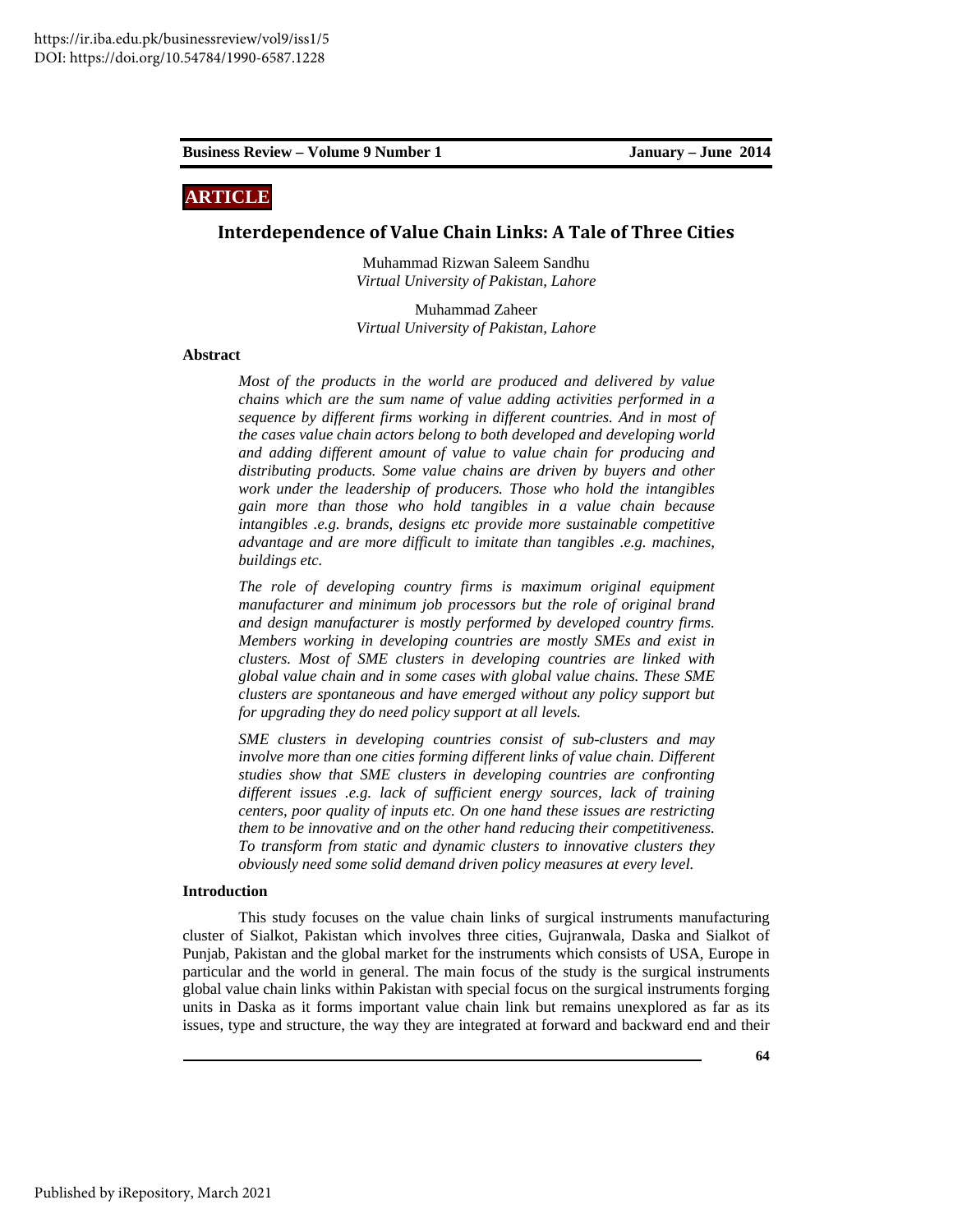relationship at horizontal end, is concerned. Previously Nadvi (1999; 2005) has studied the surgical instruments cluster of Sialkot to which Daska and Gujranwala are two important links but his main focus was manufacturing exporters of Sialkot and their external links with global market. As Nadvi (1999) recommended that the cluster needs to upgrade in the value chain which in our opinion is not possible without upgrading the backward linkages of the cluster therefore the study will explore the issues, types and structure of surgical forging units working in Daska which act as supplier to the firms operating in Sialkot.

#### **Purpose**

Purpose of the study is to explore the characteristics and value chain dynamics of surgical forging industry/ sub cluster/value chain link of Daska.

# **Methodology**

For this study purposive sampling has been used to collect data from 25 surgical forging firms of Daska out of total population. The estimated population size is around 50, as per the figures provided by the President of Informal Association of surgical Forging firms in Daska, so we have collected data from 50% of firms. In addition to surgical forging firms data were also collected from two stainless steel furnaces, one rolling mill, one stainless steel scrap dealer and regional office of (TDAP) Trade Development Authority of Pakistan, Sialkot, research officer of SCCI (Sialkot Chamber of Commerce and Industry, Sialkot) . Purposive sampling technique has been used because exact sampling frame was not available and data was collected on the opinion of president of the association and the researcher. According to Zikmund (2003) for a study in which respondents have certain characteristics and study aims at specific objectives purposive sampling is suitable and same is argued by Kothari (1990) and Babbie (2004). Structured interviews have been used to collect data from surgical forging firms of Daska and unstructured interviews were used to collect data from steel furnaces, steel rolling mills, and scrap dealer, TDAP, Sialkot and SCCI, Sialkot. Personal structured interview technique was most suitable in our study as respondents were uneducated and required explanation of questions to respond on one hand and on the other hand specific and gathered information was required to complete the study. Use of personal structured interviews has been recommended by Kothari (1990) in descriptive studies. Aaker, Kumar and Day (1998) argued that personal interviews are suitable when large amount of information is required. (Breman & Bell, 2003; Bubbie, 2004) discussed that through structured interviews replies of interviewees can be aggregated in a reliable way.

#### **Literature Review**

Value chain is the sequence of value adding activities involved in the production and distribution of a product (Schmitz, 2005), it includes conception, design, production and marketing of a product (Kaplinsky and Morris, 2000) and all value added activities of a value chain are linked as a string (Gereffi, 1994 ; Kaplinsky and Morris, 2000 ; Schmitz, 2005). The value chain is also known as commodity chain (Gereffi, 1994), Value system (Porter, 1985), value stream (Womack and Jones, 1996). In global context the same concept is called global value chain (Kaplinsky and Morris, 2000; Humphrey and Schmitz, 2000; Schmitz, 2005; Nadvi and Halder, 2005) which involves more than one country, region or continent. Value chain is understood as because many products used in the world are the result of a sequence of specialized production activities performed in different countries. Each activity in the value chain adds some value and forms a link of whole value chain and links within a value chain are interdependent (Kaplinsky and Morris, 2000).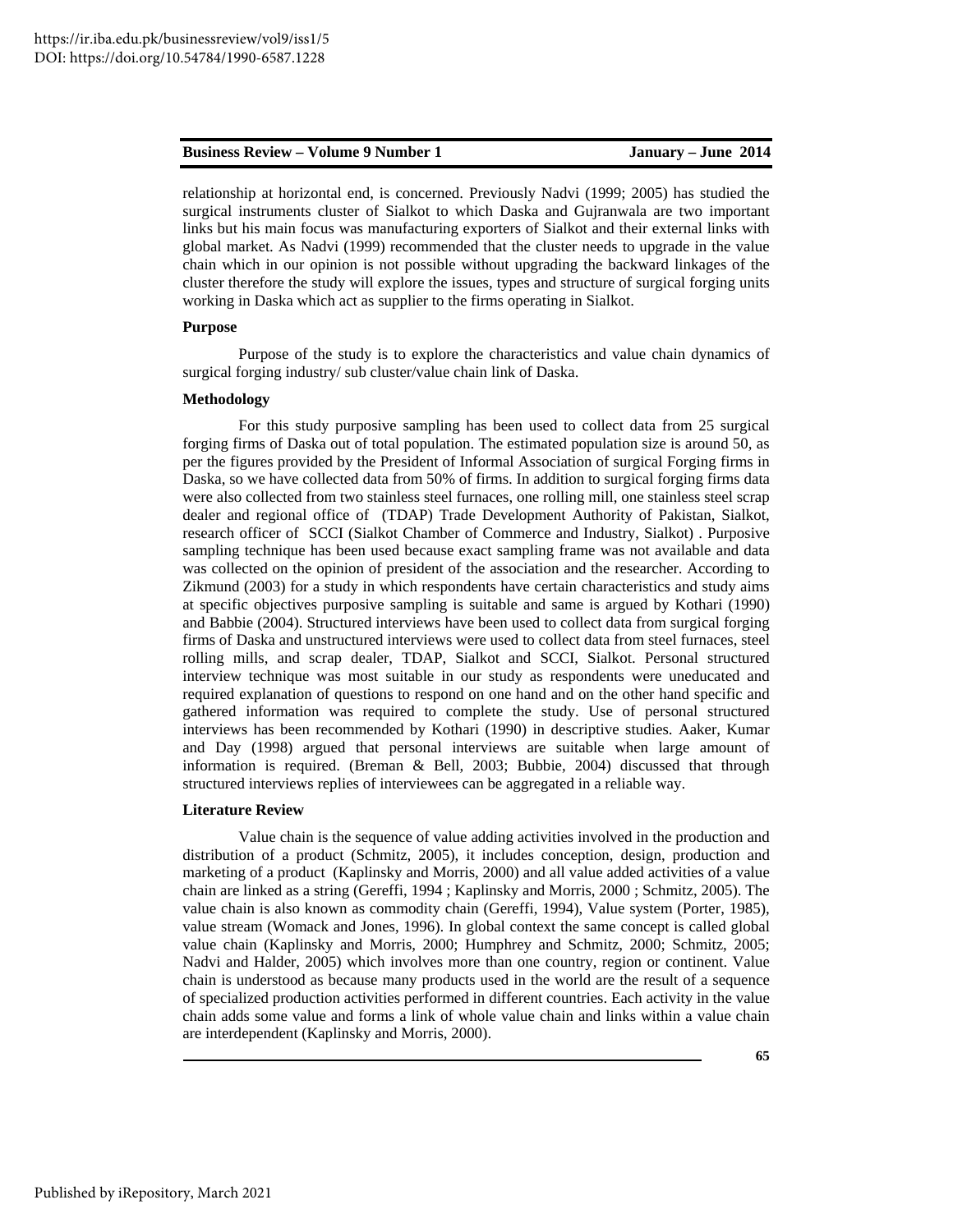Before proceeding further there is need to address two questions, what is difference between generally understood concept of value chain and Micheal Porter's concept of value chain?, And what is difference between value chain and supply chain?

According to Porter (1985) value chain is the sum name of all the value adding activities performed by a single firm to produce and deliver value in the shape of product to end user and Porter's value chain involves primary value adding activities e.g. inbound logistics, operations, outbound logistics, marketing and sales and after sale services, and support activities e.g. firm infrastructure, human resource management, technology development and procurement, whereas it is argued that it is not necessary that a single firm performs all the activities to produce and deliver a product to end user for example see Kaplinsky and Morris (2000, p.7). In reality production of many products involves different firms of same or different countries (Gereffi, 1994; 1999; Humphrey and Schmitz, 2000; Giuliani, 2005; Nadvi and Halder, 2005) therefore it can be inferred that general concept of value chain is broader than the concept of Porter's value chain and Porter's value chain is termed as corporate value chain (Sorensen, 2008) which is restricted to the value adding activities within a firm and Porter calls generally understood concept of value chain as value stream which is the result of the vertical integration of different corporate value chains.

What is then, the difference between value chain and supply chain? Sturgeon (2001) argued that supply chain is the part of value chain because supply chain involves all value added activities that lead to and support the end use of a set of related products, less the activities of the lead firm whereas if activities of lead firm are included the stream of value added activities is called value chain. Lead firm is the powerful actor who governs the chain (Schmitz, 2005) and its position may be different depending upon the nature of value chain (Gereffi, 1994) as it may be transnational producer in case of producer driven value chain, and mega retailers in case of buyer driven value chains.

It has been learnt that global value chains involve processing factories located in different developed and developing countries (Gereffi, 1994; Nadvi, 1999; Humphrey & Schmitz, 2000; Mytelka & Farinelli, 2000; Kaplinsky & Morris, 2000; Nadvi & Halder, 2005). It is interesting to note that all value chain links, each level in value chain forms a value chain link, add different amount of value. It is argued that developing countries add physical value and developed countries add intellectual value and resultantly the latter gains more than the former (Schmitz, 2005).

 In the literature there is a common understanding that there are two types of value chains, buyer driven value chain which is mostly found in consumer goods industries such as garments, footwear, toys etc, and producer driven value chain which is found mostly in capital and technology intensive industries such as auto mobiles, aircrafts, computers, heavy machinery etc. Buyer driven chains are led and coordinated by large retailers, marketers and brand manufacturers which act as lead firm whereas producer driven chains are governed by large transnational manufacturers acting as lead firm (Gereffi, 1999; Kaplinsky and Morris, 2000; Humphrey & Schmitz, 2000).

In most of the industries/products, global value chain is organized as it is governed by the lead firm in developed country which outsources its activities to developing country SMEs which act as job processors or original equipment manufacturers for the lead firm and are mostly clustered in sector specific regions. Some of the developing country clusters which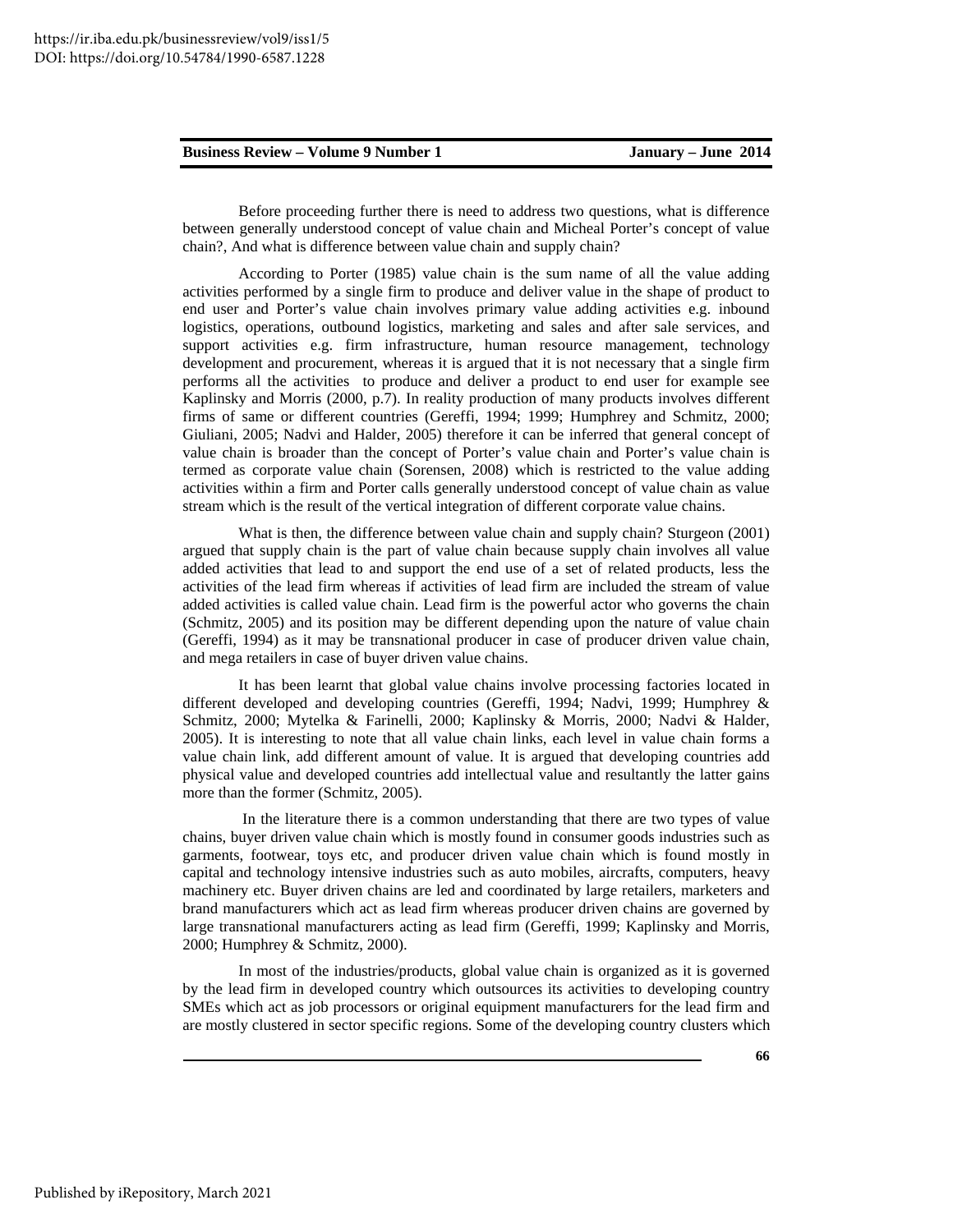are the part of global value chain of their respective industry are Sinos Valley foot wear cluster, Brazil (Schmitz,1995; 1999), Tiruppur Cotton Knitwear Cluster, India (Cawthrone, 1995), Ludhiana Woolen Knitwear Cluster, India ( Tewari, 1999), Shoes Cluster in Guadalajara and Leon, Mexico ( Rabelloti, 1995; 1999), Agra Footwear Cluster, India (Knorringa, 1999), Blue jeans Cluster in Torreon, Mexico (Bair and Gereffi, 2001), Sialkot Surgical Instruments Cluster, Pakistan (Nadvi, 1999) as discussed in Schmitz and Nadvi (1999) and Thompson (2005) and Sialkot Sports Wear Cluster, Islamabad Marble and Granite Cluster, Wazirabad Cutlery Cluster, Pakistan ( SMEDA and UNIDO, 2006) .

#### **Discussion**

#### *1.1 Geographical Location & Brief History of Sialkot Surgical Instrument Cluster*

Surgical instruments cluster is located in the industrial district of Pakistani Punjab which is known as Sialkot and famous world over for its surgical, sports and leather goods. The city of Sialkot is situated in north-east of Pakistani Punjab at the edge of great mountains of Kashmir. It is near to Jamu and 125 KM north-west of Lahore, the capital of the province Punjab. Total population of Sialkot is about 3 million and consists of mainly Punjabi, Kashmiri and Pashtuns. The people are strongly embedded in family and *bradri* system which also influence the business environment (Nadvi, 1999).

History of the Sialkot surgical cluster dates back to 100 years, the last decade of  $19<sup>th</sup>$ century. The emergence of the cluster is considered as historic accident (Porter, 1990; Krafman, 1991; Ghani, 1996) as after knowing the fact that Ironsmiths & Blacksmiths of Sialkot were engaged in metal working such as manufacturing of swords, shields, daggers and knives etc since the time of Mughal Empire, the British doctors of local hospital got repaired surgical instruments to their satisfaction. The American Mission Hospital established in the district in the last decade of nineteenth century also got repaired its surgical instruments from the local Ironsmiths. Being impressed from the craftsmanship and skills of artisans the dean of the American Mission Hospital ordered the local Ironsmiths to manufacture some of the surgical instruments which they did to the hospital's satisfaction. Gradually more and more orders were placed both within and outside the Sialkot. Till 1920 Sialkot was supplying instruments to all parts of sub-continent (Nadvi, 1999; Ghani 1996; SIMA, 2010). The cluster emerged in the real sense when the British decided to take the Sialkoti Ironsmiths as an alternative source of supply of surgical instruments for war purposes, as on one hand World War II increased demand of surgical instruments in Britain and on the other hand Germans cut the supply line of allied forces. The British developed in 1940's the surgical development center known as MIDC ( Metal Industry Development Center,1942) with the mandate to monitor quality and provide guidance to local informal sector firms engaged in manufacturing of surgical instruments (Ghani,1996; Nadvi,1999 ,2005 ; TDAP,2010 ;SIMA, 2010).

The cluster attracted the interest of German based Tuttligen surgical cluster, the world leader in exports of surgical goods, in 1970's and developed long term relationships, this was the time Sialkot surgical cluster became the part of global supply chain. Over the years Sialkot firms gained the status of OEM (Original Equipment Manufacturer) from job processors and over took the German cluster in the production of traditional hand held surgical instruments (Nadvi, 1999; 2005; SIMA, 2010; TDAP, 2010).

In 1982 USA increased the demand of disposable instruments from Sialkot which really helped cluster to progress. In 1982 SDPTL (Sialkot Dry Port Trust Limited) was established to handle the customs affairs and provide warehousing facility to the cluster firms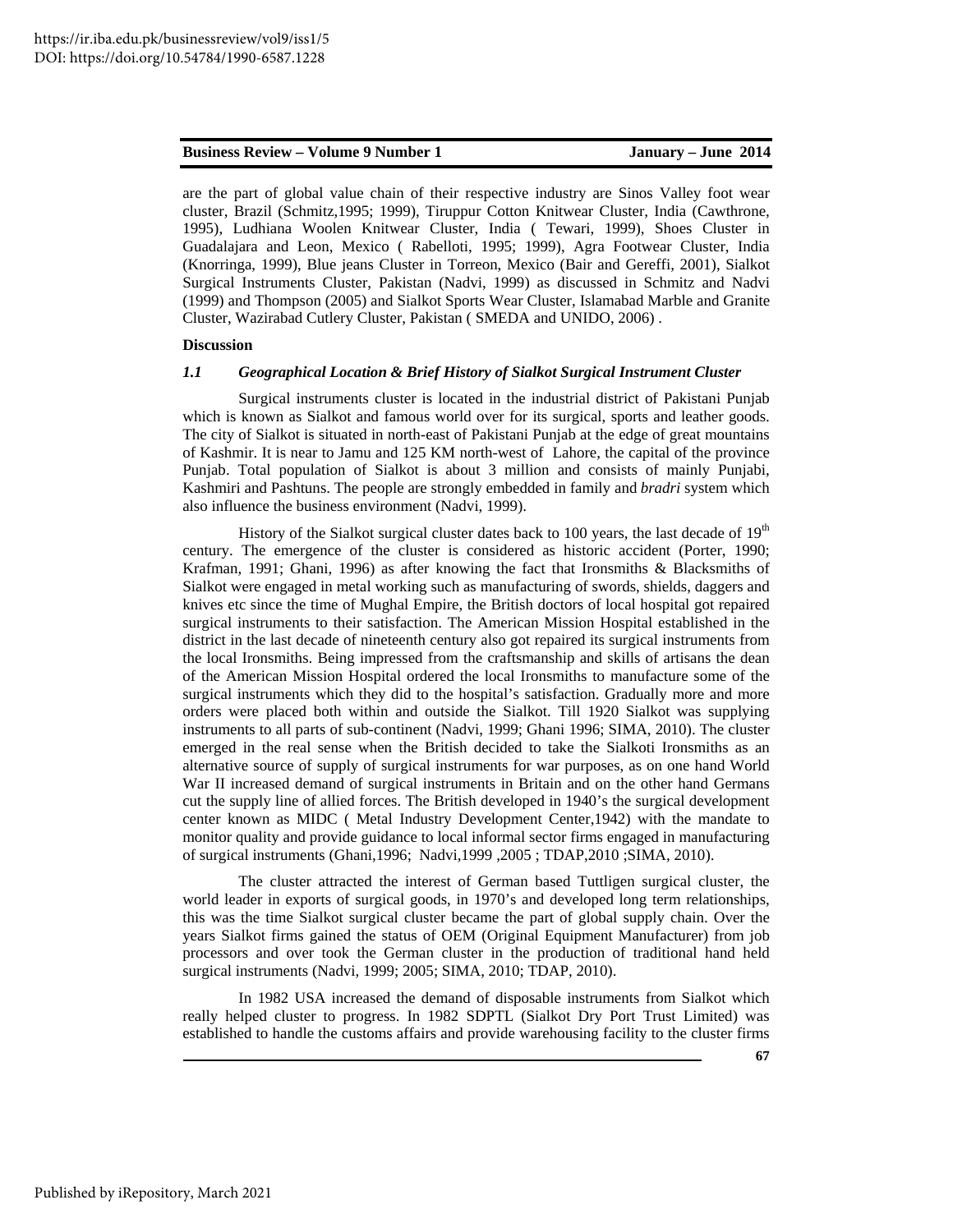by the Sialkoti firms through their trade and industry associations as a private sector venture, this effort is considered the evidence of joint action,( Nadvi,2005 ; TDAP,2010; SIMA, 2010).

In mid of 1990's whole of Sialkot surgical instruments cluster faced quality restrictions imposed by FDA, USA (Food & Drugs Administration) and EU (European Union) for not conforming with ISO 9001 & USA Good Manufacturing Practices Standards which were well responded by the joint action of cluster members initiated and organized by Sialkot Chamber of Commerce and Industry (SCC&I) (Ghani, 1996; Abnoyi, 2001; Scmitz, 2005; Nadvi, 2005; TDAP, 2010).

Although emergence of cluster was accidental yet many other factors contributed to its success such as the availability of skilled labor, inputs suppliers, repair facilities and other support industries in the region. It is interesting to note that major part of the skilled labor Pakistan received at the time of its independence was due to the transfer of population across the newly born states, Pakistan & India (Khalid & Rahim, 1986). Another important point is noted that the cluster progressed without the deliberate support of public sector and its success is mainly attributed to the collective efficiency gains produced by passive external economies and active joint actions of cluster players (Nadvi, 1996; 1999; 2005; Mytelka & Farinelli, 2000; Thompson, 2005).

**Figure 1.1 Sialkot Surgical Instruments Value Chain** 



Source: Author Survey, 2010

Two way arrows in figure 1.1 has a purpose as arrow from left to right starting from Global Buyer of Surgical Instruments shows the flow of order from international buyers to local cluster actors and arrow staring from Furnaces and Rolling Mills in Gujranwala shows the flow of production activities involved in the production of surgical goods to international buyers.

#### *1.2 Value Chain Links of Sialkot Surgical Instruments Cluster*

Gujranwala: This is a well known industrial district of the Punjab, Pakistan which is the house of light engineering products like fans, utensils, electric motors and many more. It is clear from the figure 1.1 that furnace and rolling mills working in Gujranwala form the first link of surgical instruments value chain as this supply stainless steel to the forging firms in Daska as inputs for the forging of instruments. About 15 to 20 furnaces and rolling mills are working in Gujranwala and 10 are working in Daska. It has been noted during survey that some furnaces and rolling mills are under single ownership and working together while some are owned by different owners and are physically apart from one another.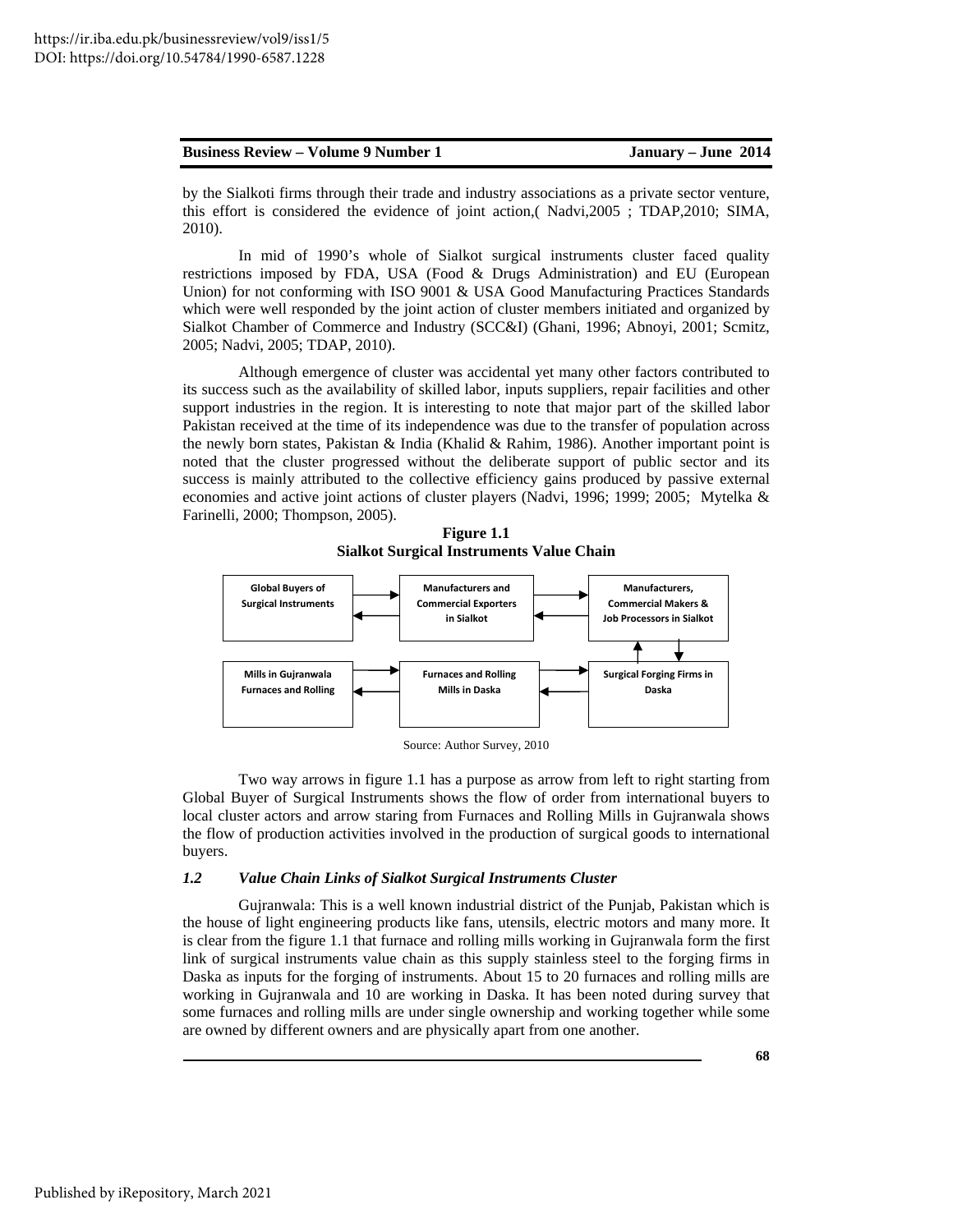





Source: Author Survey, 2010

In the value chain, the job of a furnace mill is to cast metal based on carbon specifications as per customer's requirements.

It is clear from the process shown in figure 1.2 that furnaces of stainless steel first get scrap both from local and international sources, according to the product specifications, test their composition to know the percentage of carbon; then they put the scrap and other alloys into the electric furnaces which melt the scrap for one and half hour at heat produced by 1000 KW/h of electricity to cast the metal of a particular specification. It is important to note that there is a considerable difference between locally produced steel and imported steel as local steel can only be used for the production of disposable instruments which are used once.

During the melting process metal fluid is tested three times in the laboratory and every time more scrap and alloys are added to get the metal of desired specification by removing the carbon deficiency. After the satisfaction of desired composition of metal fluid, it is poured into moulds either manually or mechanically to give it a shape of steel blocks, locally called "Gooli". Furnaces send metal blocks to rolling mills which convert it into stainless steel sheets according to buyer's (forging firms) specifications by applying hot and cold rolling process. The former process refines the metal sheet and the latter refines it finely. Rolling mills deliver steel sheets to forging firms in Daska. Author's survey show that steel furnaces working in Gujranwala and Daska are of different sizes but those working for surgical segment range from 250 kg to 1 ton of size and size of the furnace is based on the weight of the furnace as mentioned. Most of the furnaces work in two shifts and production capacity of a medium size furnace is 13 tons per day in two shifts, this classification is based on the explanations by local industry experts, author also learnt that any furnace which has per day production capacity up to 5 tons of steel is considered small but it could not be learnt that which range a large furnace size starts from. In Gujranwala electric furnaces have replaced the mechanical furnaces, as per local industry experts there are two main differences between electrical and mechanical furnaces, the latter requires furnace oil for working and is less cost efficient but in the former heat is produced by electricity and is more cost efficient. Electric furnace is more cost efficient as on one hand oil is more expensive and on the other hand performance of electric furnace is better.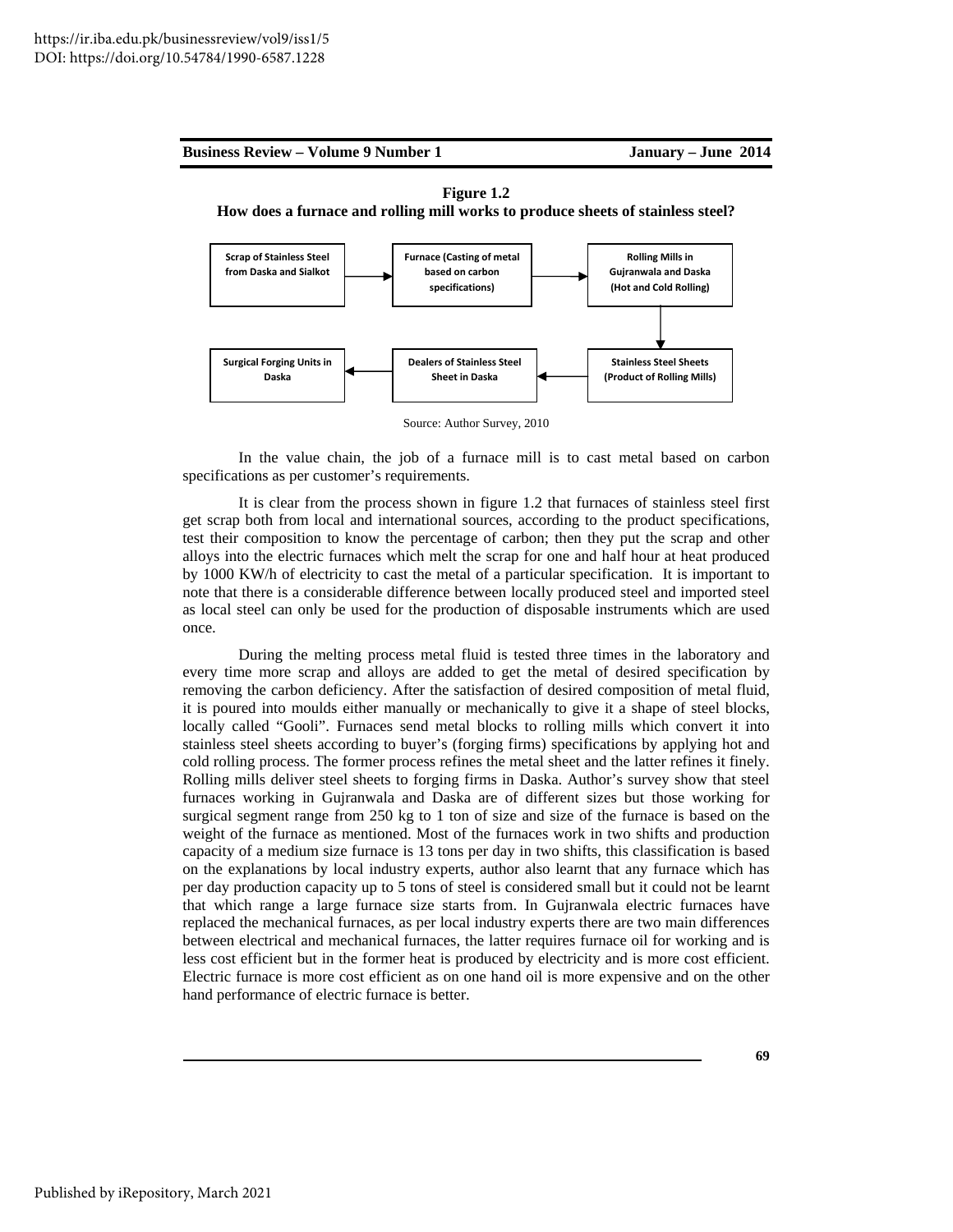These furnaces buy scrap from their customers (forging firms), from Sialkot  $\&$ Daska, from local scrap dealers who buy scrap from local and international sources, and then cast the scrap according to the buyer's specifications. According to the furnace owners they have long and healthy relationships with their customers and often sell on credit, discuss the issues, visit and are visited by them. Author has found no knowledge linkages between furnace and forging firms. It has also been observed that there is no inter firm cooperation at horizontal level rather there is intense rivalry based on prices. Furnace owners informed that they don't receive any institutional support. Industry experts informed that most of them are not using bank finance and their major problems are lack of infrastructure, power failures, lack of managerial skills, lack of planning, lack of technology and technical knowledge and lack of formal institutional support. The information was supported by author's survey of three furnace owners and two bankers.

Four types of employees are working in furnaces, supervisor (lower management), furnace operator (Semi-skilled), Molder (Low skilled) and unskilled helper. Furnaces working in Gujranwala and Daska play an important role as a first value chain link and other chain links depend on their performance.

These furnaces have spontaneously emerged without any policy support. The entrepreneurial profile is not very strong as most of the entrepreneurs fall into the category of artisan entrepreneurs. Their level of education is low and they are informally trained and use traditional ways of business management. It was also noted that most of the furnaces are family owned and fall into the category of informal sector firms.

#### *1.3 Daska: A Sub Industrial District*

A sub industrial district situated exactly in between Gujranwala, Sialkot and Samrial, well known for its metal working and craftsmanship. Historically its small scale engineering industry earned a name in the production of tube wells from 1960-1974 (An interesting case study of the emergence, growth and decline of an industry over the span of 15 years as it was discussed by Aftab and Rahim (1986,1989). Daska is also famous for its production of agricultural implements and washing machines. Currently, in Daska different industries are working in SME sector such as agro-engineering, surgical forging, automotive parts etc. In nutshell it can be written that Daska is the house of small scale engineering industry which is feeding different value chains. Here our point of focus is surgical forging firms which feed the surgical manufacturers and exporters in Sialkot. Daska forms the second link of surgical instruments value chain.

# *1.4 Emergence of surgical forging industry in Daska*

The history of surgical forging in Daska can be traced back to 1950s when Mr. Haji Sardar shifted from Sialkot to Daska and started manual forging of surgical instruments in 1958. After this startup some other entrepreneurs of Mughal caste background also started forging at small scale, this is the same way generally industries emerge in a geographical area as discussed in Solvell (2009). The business did not get impetus unless in 1978 hammer forging technology replaced the manual forging. 1980s was the same period when tube well (slow speed diesel engine) industry was at its decline so many of the entrepreneurs shifted to surgical forging business as it was growing and demand for surgical instruments was increasing in international market. Since then industry is growing with a reasonable pace and most of the firms in the industry were started in 1990s. The industry went through major technology change in 2004 when manual die making was replaced by spark vision machine

**70**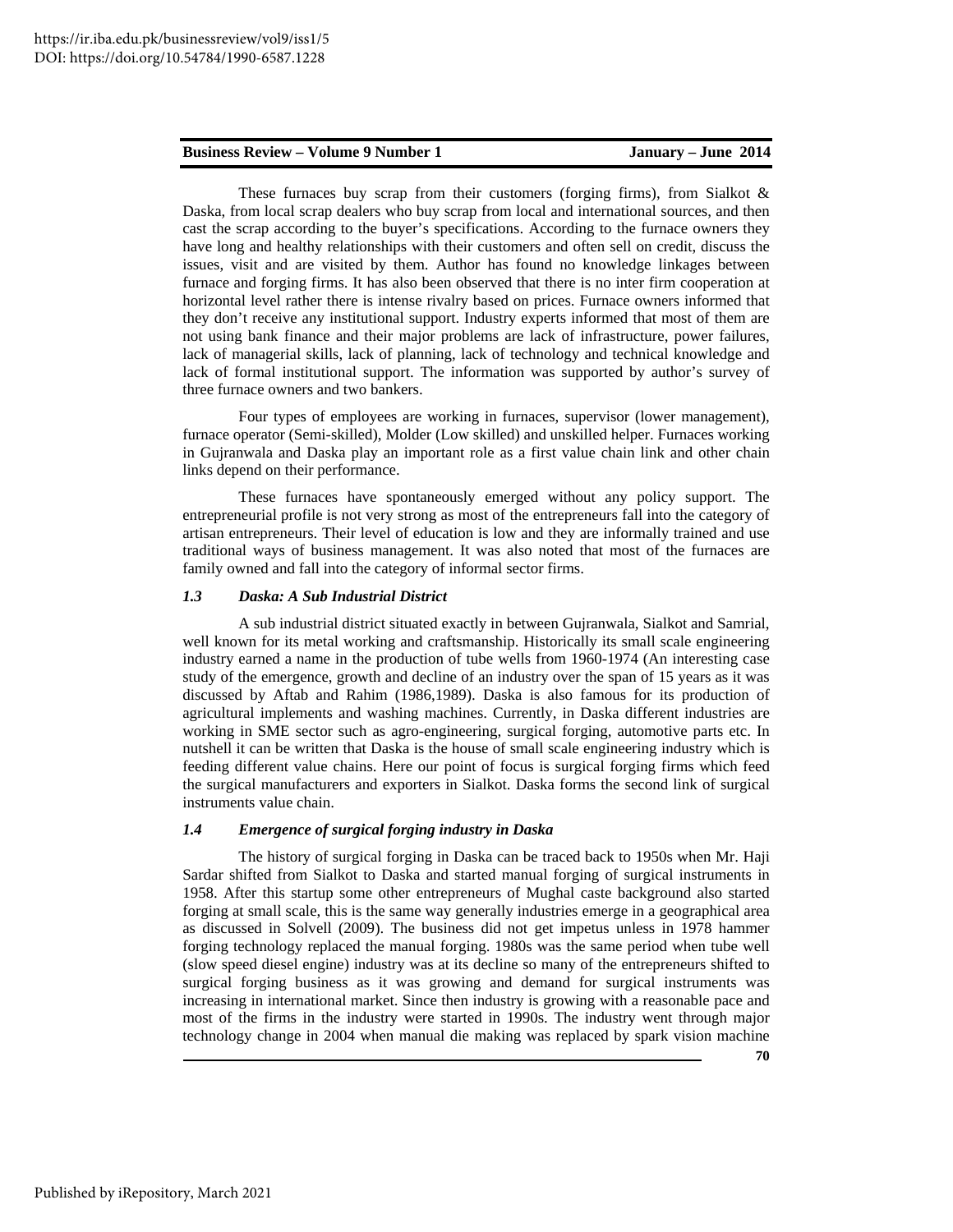**71** 

which made die making very convenient, as manual die making was a long and painstaking activity, and enhanced its quality. Currently, it is an industry of reasonable size as there are more than 40 firms linked with international market through Sialkot surgical export firms. According to industry experts Daska forges 40% of all scissors and 90% of all forceps which are exported to international market by Sialkot export firms after further processes.





Source: Author Survey, 2010

The figure 1.3 above shows the working process in a typical forging unit. The process starts when forging units receive steel sheets as a raw material, and then they make dies, cut the sheets and forge them through hammers, trim to remove unnecessary metal from the forged instrument pieces and finally use cold forging process and deliver the pieces to Sialkot for further processes.

# *1.5 Sialkot: An Industrial District*

An important and leading export oriented industrial district of Pakistan which is the house of different industrial clusters like sports goods, leather goods, and surgical goods etc. All the industrial clusters working in Sialkot are of international repute and contribute a considerable amount to the export earnings of Pakistan as according to TDAP (Trade Development Authority of Pakistan) the exports made from Sialkot in the year 2007-2008 were US \$ 255 million. Sialkot has a history and tradition of metal working since the times of Mughal Empire or even before. The surgical instruments manufacturing cluster emerged back in 1890s when local ironsmiths repaired and manufactured instruments on the request of local mission hospital. After this historical accident the cluster emerged and grew over the years and became a leading exporter of hand held surgical instruments made of stainless steel



**Figure 1.4 Processes after forging in Sialkot**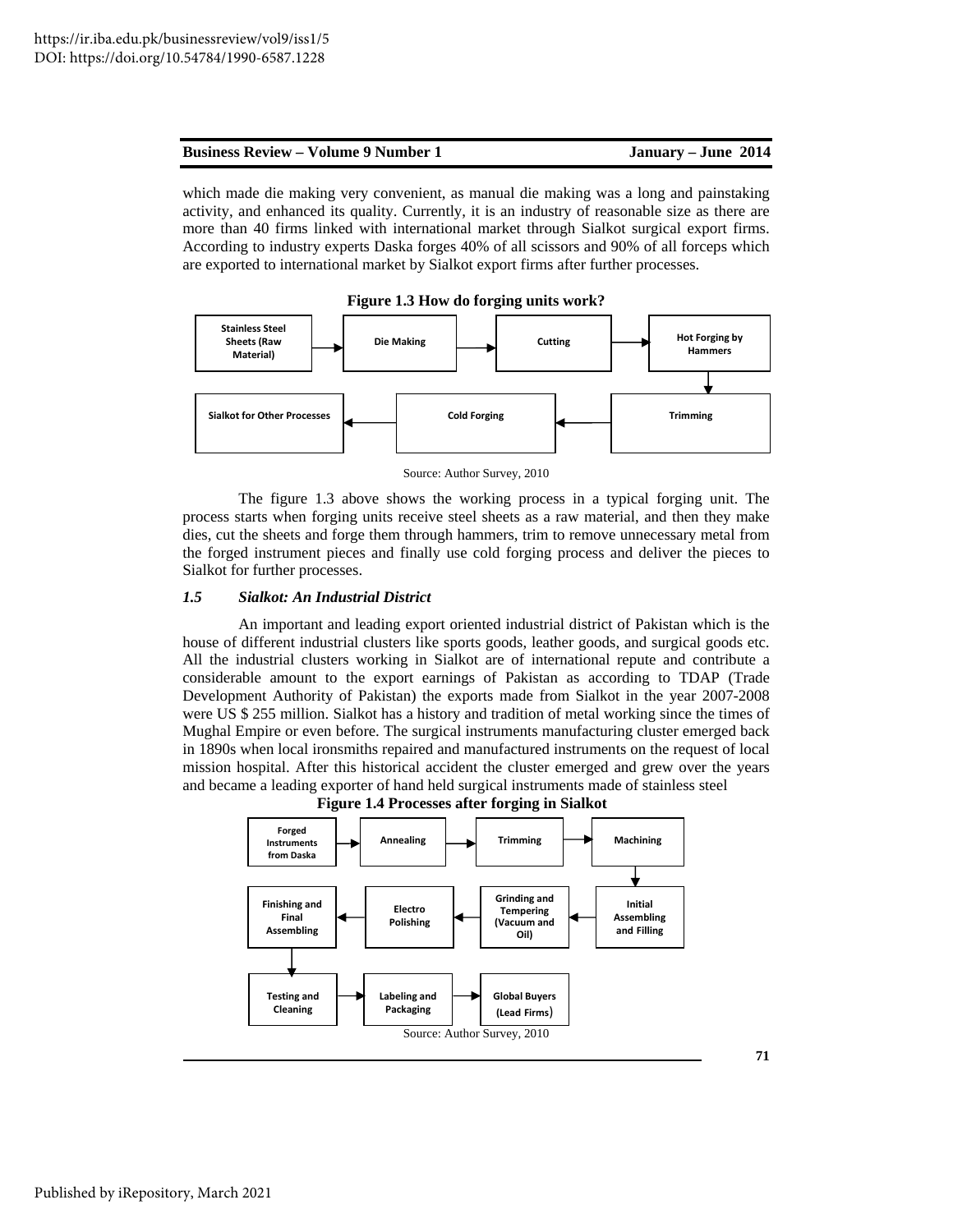# *1.6 Current Profile of Sialkot Surgical Cluster*

According to TDAP (2010) presently about 2400 small, medium and large size surgical instruments manufacturing and exporting firms are working in Sialkot which are supported by thousands of vendors, specialized in different surgical processes, and forging firms working in nearby town Daska. The surgical firms working in Sialkot are also supported by institutions like MIDC (Metal Industries Development Corporation), VTI (Vocational Training Institute), ATC (Apprentices Training Centre), NIDA (National Institute of Design and Analysis), SMEDA (Small and Medium Enterprise Development Authority), SIMTEL(Surgical Instruments Material Testing Laboratory) and associations like SCCI (Sialkot Chamber of Commerce and Industry) and SIMAP (Surgical Instruments Manufacturers Association of Pakistan).

The firms in surgical instruments manufacturing industry can be classified as under:

- 1. Manufacturing Exporters: These are firms which manufacture instruments and export to global buyers/markets either directly or through agents working in foreign markets. According to TDAP, SIMAP and SCCI these are of three types:
	- a. Large size Firms: Around 25 to 30 large firms perform 70% to 80% in house manufacturing of instruments and rely upon other medium and small firms and job possessors for the remaining 20% to 30% jobs.
	- b. Medium size Firms: About 1000 medium size firms perform 40% to 70% in house processes and outsource the remaining part to makers and vendors.
	- c. Small size Firms: Around 1200 small size firms perform 30% in house process and outsource remaining to vendors and makers.
- 2. Non Export Manufacturers: These are in a large number and only perform different manufacturing processes in house as a subcontractor for export firms according to latter's specifications.
- 3. Commercial Makers: These are also in a large number, they don't have own manufacturing facilities or at maximum a facility with one or two last processes like polishing and packaging. They receive order from export firms and get it manufactured from vendors and non export manufacturers.
- 4. Vendors: There are a large number of vendors working in Sialkot. They are specialized in one or more instruments manufacturing processes like annealing, milling, grinding etc. They work as process subcontractors for makers and export firms.

According to TDAP the non export manufacturers, commercial makers and vendors are about 2000 in number.

## *1.7 Product Profile*

The surgical instruments cluster manufactures over 2000 different types of precision instruments mostly from stainless steel which are used in all branches of medical, surgery, dental and veterinary (Nadvi,1999), these include mainly scissors, forceps (200 types), scalpels, needle holder, surgical knives, specula, clamps & retractors (Nadvi,1999; Board of Investment, Government of Pakistan, 2006).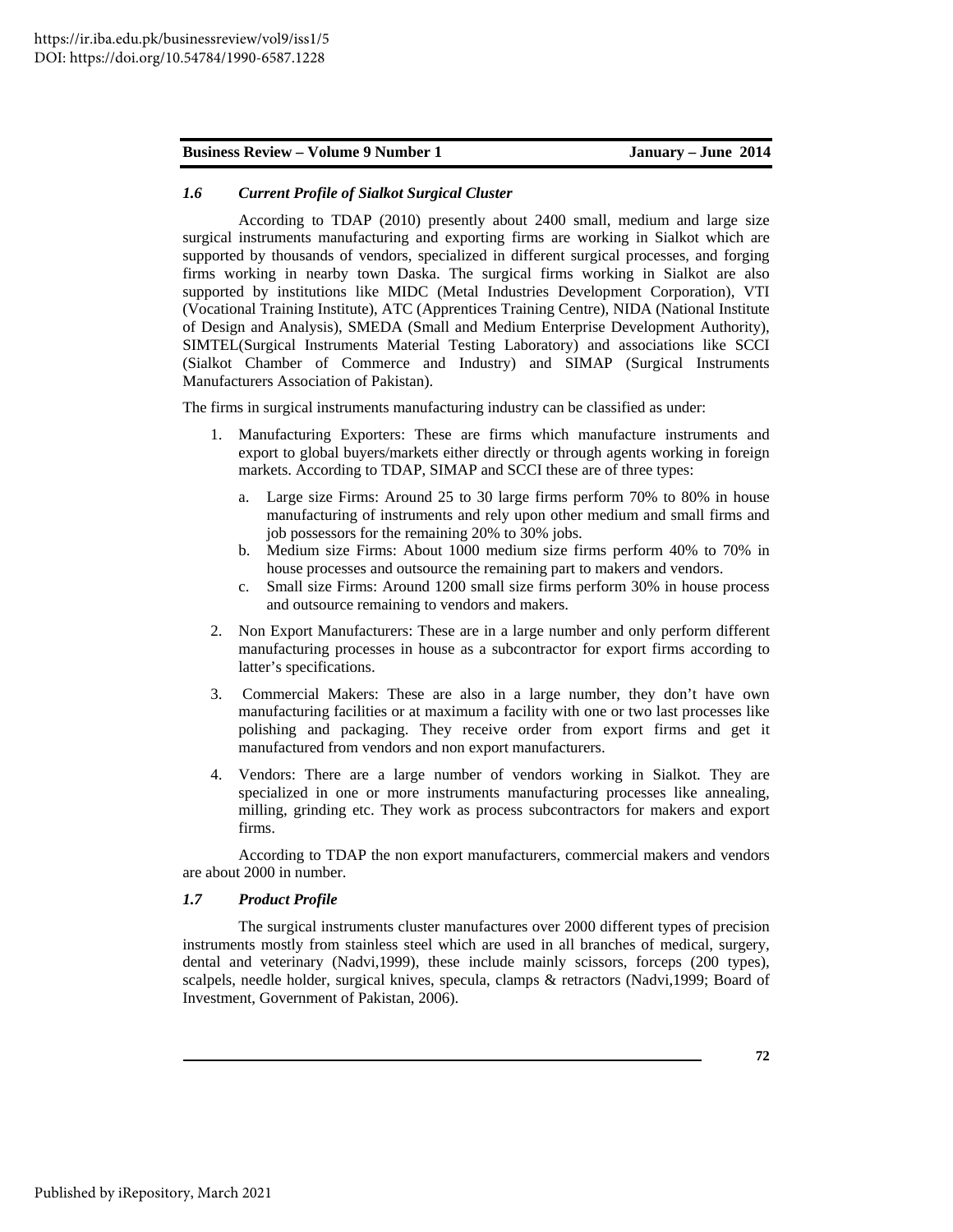According to the recent diagnostic study (TDAP, 2010), Pakistan mainly produces two types of instruments, disposable Instruments and Re-usable instruments. Disposable instruments are made for one time use only and are mainly exported to USA; while the Reusable instruments can be used for 10-15 times after sterilization and mainly exported to European market. The difference between two types is of metal quality, in disposable instruments local made steel is used but in re-usable instruments imported steel is used, and not of technology. Both types of instruments are of low value added category and a product of low tech. According to Nadvi (1999, 2005) the surgical instruments industry is divided into two segments .i.e. Mature Product Segment (Traditional), there are 2000 different types of classical hand-held instruments within mature product segment like scissors, knives, forceps, scalpels etc mainly made of stainless steel. These are standardized products for which technical specifications are known and blueprints are available. Technology and skills of appropriate steel, die making, forging, grinding, milling and filling of metals to high level of precision are required which are held by Sialkot surgical cluster firms and new products segment, these include Minimum Invasive Instruments, Endoscopes & Surgical Implants. In addition to metalworking skill the knowledge of optical lens, electrical, miniaturized image enhancing lights and video technology is required which is absent in Sialkot surgical cluster but present in its forward partner German based Tuttlingen surgical cluster. Sialkot surgical cluster is lacking new product development skill because of lack of high knowledge absorptive capacity (Giuliani, 2005) and also lack strong forward linkages with end users and high tech industry.

## *1.8 Dynamics of Cluster*

The Sialkot surgical cluster is connected with the Global Value Chain through main global firms of western origin which act as lead firms (Schmitz,2000), drive the cluster and form the forward part of cluster vertical integration (Nadvi,1999). In terms of backward linkages, cluster is linked with a large network of vendors, subcontractors and suppliers of material, labor and machinery (Nadvi, 1999; Ghani, 1996). Sialkot surgical cluster enjoys the benefit of collective efficiency from both external economies and joint action (Ghani, 1996; Nadvi, 1999; Mytelka & Farinelli, 2000; Schmitz, 1999; Giuliani, 2005).

#### *1.9 Vertical and Horizontal Ties of the Cluster Firms*

Vertical integration: Vertical integration has two dimensions backward and forward, in backward ties the instruments manufacturing firms are closely connected with their vendors and suppliers. There is found evidence of close cooperation both in bilateral and multilateral terms (Ghani, 1996; Nadvi, 2005; TDAP, 2010). Manufacturers and exporters provide specifications to their subcontractors, vendors and suppliers. In forward ties, being the part of GVC (Global Value Chain) firms in Sialkot are connected with OBM (Original Brand Manufacturers) and lead firms of international origin. Process of order flow and specifications starts from the buyers who order and specify the product after that manufacturing process is monitored. It is noted that firms in Sialkot cluster only have knowledge using capabilities and knowledge changing capabilities are missing (Nadvi, 1996; 1999; 2005; Giuliani, 2005).

According to Nadvi (2005) Sialkoti firms mainly use following four channels to access international market:

1. Foreign buyers who purchase complete instruments from Sialkot and supply to the world market through retailing and wholesaling.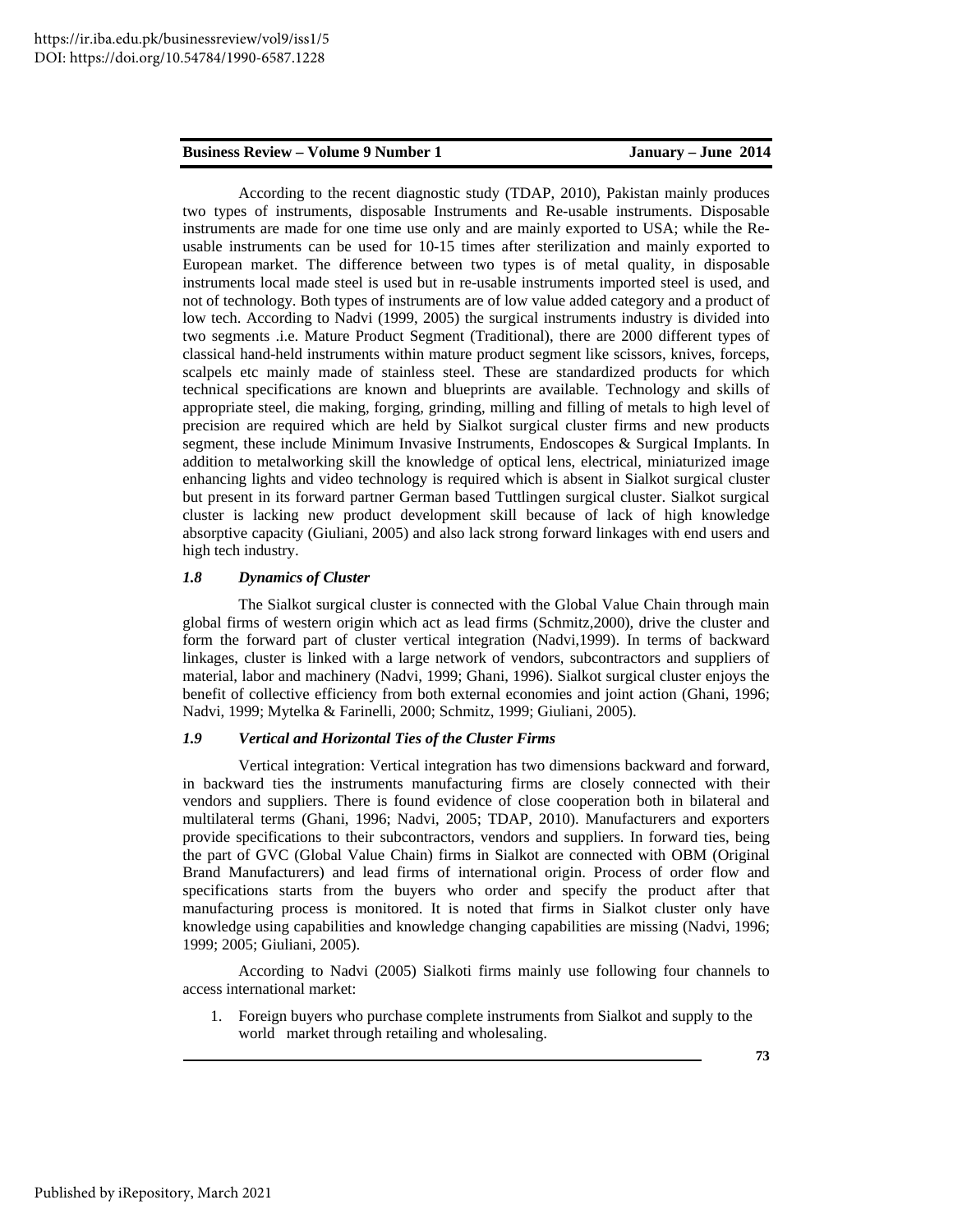- 2. Foreign particularly German producers who subcontract all or part of their production.
- 3. Independent Pakistanis based in foreign.
- 4. International sales offices of Sialkoti firms

Horizontal Integration: there are two types of horizontal ties observed in Sialkot, bilateral ties and multilateral ties; former exists between two firms dealing in the same product. It is noted that such ties are rare in Sialkot mainly because of mistrust and fierce competition among firms (TDAP, 2010; Nadvi, 2005; Thompson, 2005) and latter exists among more than two firms to achieve mutual goals. There is strong evidence of multilateral horizontal ties among firms in Sialkot surgical cluster in different occasions such as formation of SDPTL in 1980s, facing challenges of quality restrictions imposed by the west in 1990s and development of SIAL(Sialkot International Airport Limited) through SIMAP and SCCI (Ghani, 1996;Nadvi, 1999; TDAP,2010).

There is cut throat competition among firms in the cluster. Most of the firms are producing low tech products. The organizational structure of small firms is "Poor floor-shop organization" and operations are either run by entrepreneur himself or by a low level supervisor called Munshi (TDAP, 2010; SIMA, 2010; SCCI, 2010). Entrepreneurs are not equipped with modern management and technical skills which are one of the causes of low international competitiveness of the sector, moreover we niether find any managerial nor technical skills development certificate and degree awarding institute of quality (Ghani, 1996; Nadvi, 2005; TDAP, 2010).

The success of local firms is attributed to the externality gains of clustering because of well developed local market of inputs, services and skilled labor helped ensured inputs at competitive prices (Nadvi, 2005).

# *1.10 Common problems faced by the cluster*

According to a recent diagnostic study by TDAP (2010) common problems faced by the sector are Cut-throat price competition among the firms, Unwillingness of entrepreneurs to develop themselves, increasing costs of raw materials, high cost of labor, shortage of skilled labor, Lack of trust among entrepreneurs, No proper human resource department, One man show practices, financial problems for medium and small enterprises, lack of new technology awareness in SMES. Nadvi (1999, 2005) has identified following three challenges faced by Sialkot Surgical Instruments Cluster:

- 1. Cost based competition in international market
- 2. Advances in medical technology and surgical procedures
- 3. Greater pressure of compliance with international standards

## *1.11 The Flow of Work Orders*

Only the manufacturing exporters have links with global buyers. They receive orders directly and indirectly through their foreign agents from global buyers. The global buyers specify the type, quality, quantity and design of the instruments by a sample after negotiating price and delivery time. Export firms after receiving orders, according to their size subcontract the different manufacturing processes to non export manufacturers, makers and vendors. As noted earlier mostly the processes after forging are performed. For the forging of instruments orders are placed to the forging firms working in Daska which in turn get the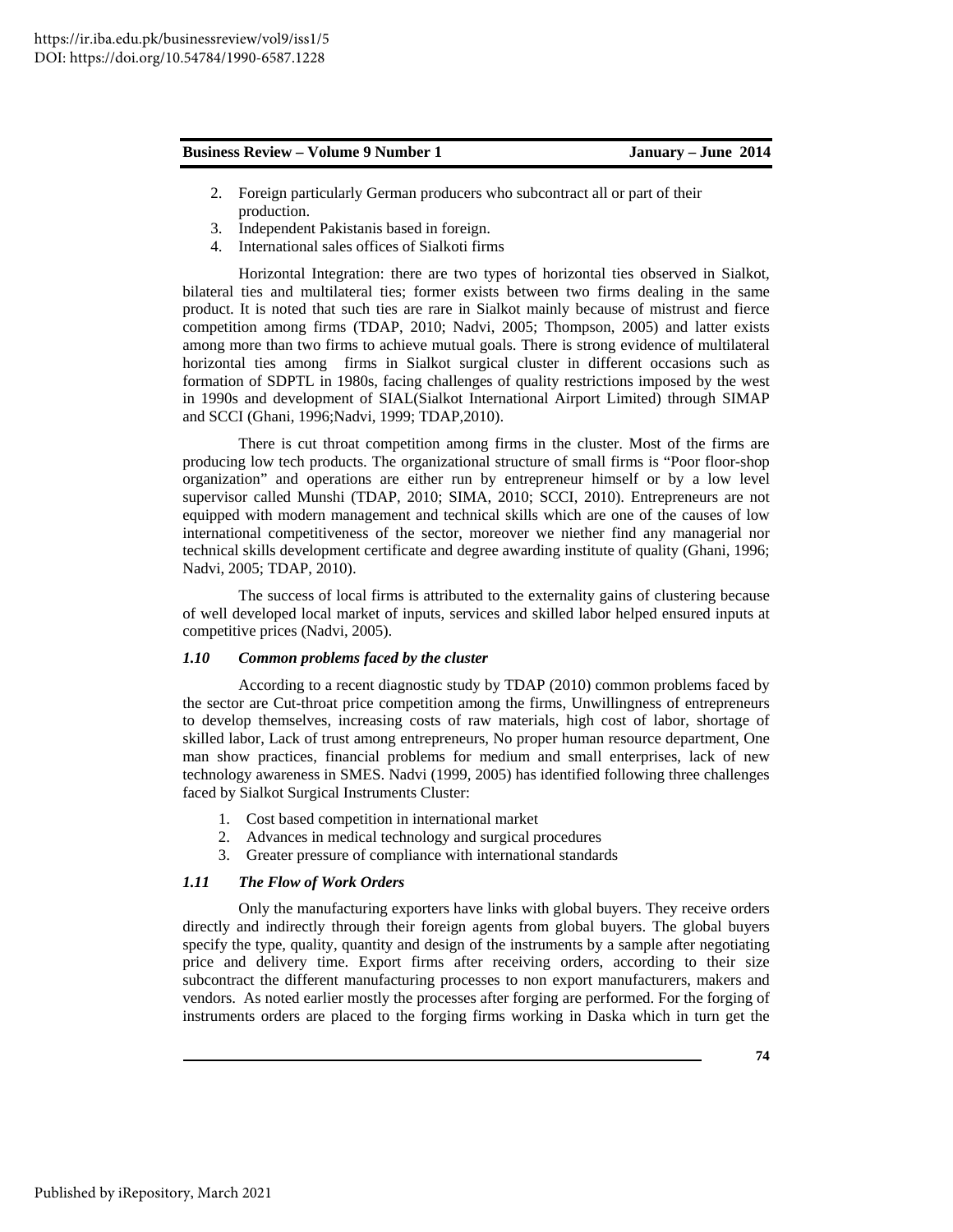stainless steel sheets of particular specification from furnace and rolling mills working in Gujranwala and Daska.

For some instruments imported steel is also used which is provided to forging units by Sialkoti firms. It is important to note that mainly two types of instruments are produced in Sialkot, disposable instruments and reusable instruments. Sialkot is the final value chain link within Pakistan which is linked with global buyers who act as OBM (Original brand manufactures) and ODM (Original design manufacturers).

Entrepreneurial profile of Sialkot is mixed but mainly weak (Nadvi, 1999; TDAP, 2010) as most of the first generation entrepreneurs are uneducated but second generation entrepreneurs are well educated. In non export and vending firms owners are uneducated and informally trained. Organizational structure in export firms is better but in vending segment is traditional floor shop. Most of the firms are family owned generation after generation. There is evidence of vertical cooperation but without knowledge sharing and there is no strong evidence of cooperation and trust at horizontal level. The cluster is mainly facing problems of lack of skilled labor, effective institutional support, lack of training, lack of brands and own designs and lack of planning and vision. Mistrust and lack of cooperation at horizontal level is a common feature at all supply chain links within Pakistan.

#### **Conclusion**

It can be concluded from the study that currently value chain links of surgical instruments industry in Pakistan are facing the following problems of Lack of formally skilled labor**,** Lack of formal education**,** Informal sector organization/firms**,** Low wage rates**,**  High labor turnover**,** Insufficiency of skilled labor**,** No capacity building**,** No R&D/No in house knowledge generation**,** Lack of formal quality assurance system**,** Lack of horizontal and vertical knowledge linkages**,** No formal industry association**,** No cooperation at horizontal level**,** Lack of trust: There is mistrust everywhere in the forging industry**,** Lack of quality raw material**,** No formal planning**,** Passive learning**,** Poor physical infrastructure**,** Lack of management and general training institute**,** Lack of government support**,** Poor supply of power/energy**,** Increasing prices of inputs**,** Lack of collective vision**,** Contentment of the entrepreneurs**,** Lack of formal source of finance.

Thease issues may be addressed by taking these measures of Establishment of training and research centre, Establishment of a mini steel mill, Establishment of formal industry association, Networking of firms, Linking forging firms with industry benchmark, Linking forging firms with end users, Introduction of formal quality assurance system, Industry specific Islamic banking products.

#### **References**

Abramovtiz, M. (1986). "Catching Up, forging Ahead and Falling Behind". *The Journal of economic History*,46:2, 385-406.

Aftab, K. , Rahim, E. (1986). "The emergence of a small-scale engineering sector: The case of tubewell production in the Pakistan Punjab". *Journal of Development Studies*, 1743-9140, Volume 23, Issue 1, 1986, Pages 60 – 76

Aftab, K. , Rahim, E. (1989). "Barriers to the growth of informal sector firms: A case study". *Journal of Development Studies*, 1743-9140, Volume 25, Issue 4, 1989, Pages 490 – 507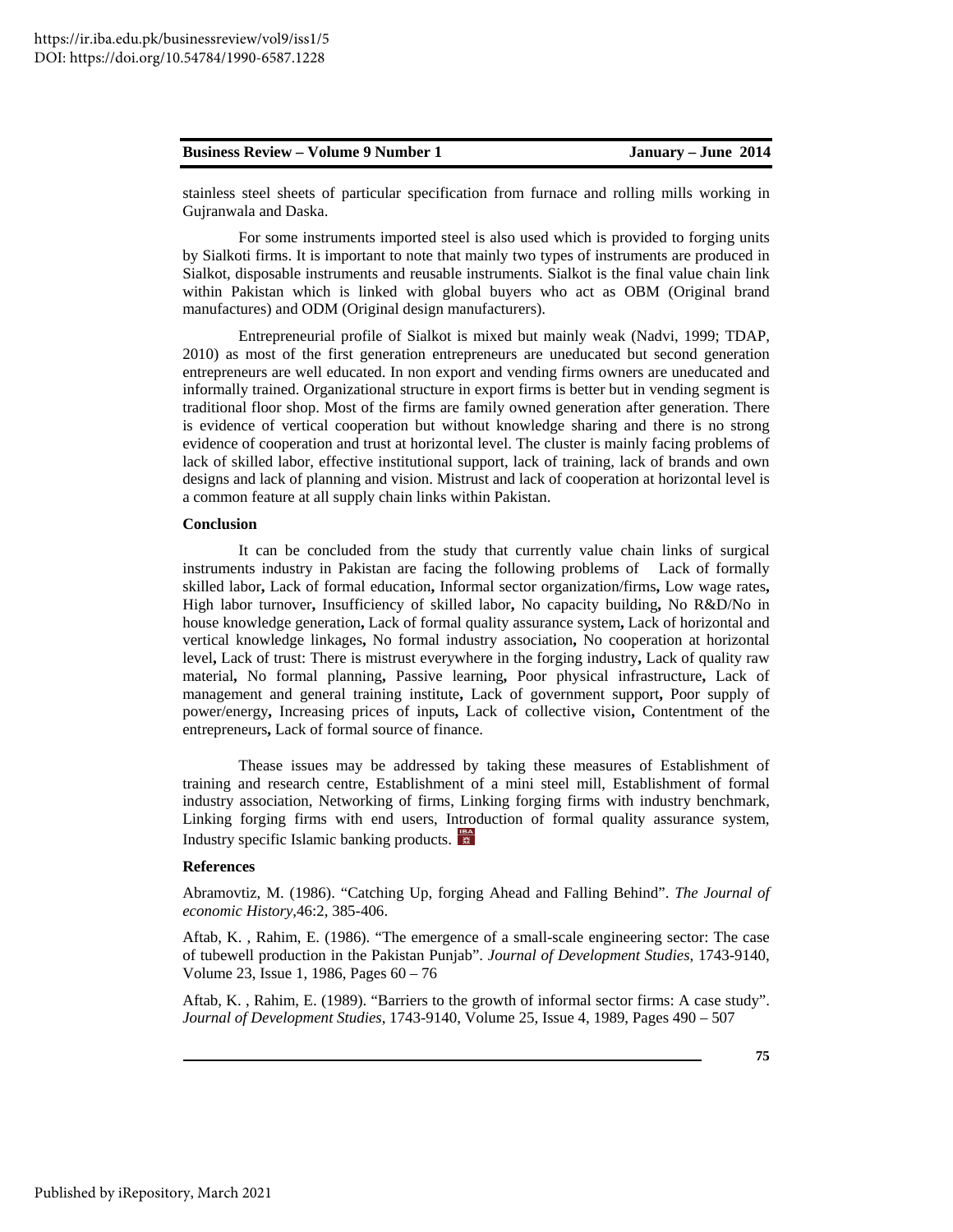| January – June 2014<br><b>Business Review – Volume 9 Number 1</b> |
|-------------------------------------------------------------------|
|-------------------------------------------------------------------|

Abonyi, G. (2003). " Challenges of Industrial Restructuring in a Globalizing World: Implications for small and medium scale enterprises (SMEs) in Asia". *ISEAS Working Paper 3(200)3.* 

Athiyaman, A. (2009). "Uncovering and Developing Industry Clusters". *Contemporary Management Research*,5:1, 51-66.

Bell, M. , & Albu, M. (1999). Knowledge Systems and Technological Dynamism in Industrial Clusters in Developing Countries. *World development*, Vol. 27, No. 9, pp. 1715- 1734.

Babble, Earl. (2004). *The Practice of social Research*. WaDSworth :Thomson.

Bryman, Alan., Bell, Emma. (2003). *Business research methods*. London: Oxford University Press.

Brenner, T., Muhilig, A. (2007). "Factors and mechanisms causing the emergence of local industrial clusters- A Meta Study of 159 cases". *Max Plank institute of economics, evolutionary Economics Group,Germany.* 

Bord of Investment, Government of Pakistan. (2006). "Pakistan Light Engineering sector." Pp.4-17.

Cawthorne, P., 1995, "Of Networks and Markets: The Rise and Rise of a South Indian Town, the Example of Tiruppur's Cotton Knitwear Industry," *World Development,* Vol. 23, No. 1, pp. 43-56.

Day., Kumar & Aaker. (1998). *Marketing Research*. John Willey & sons. Inc.

Ghani, J. (1996). Sialkot's Entrepreneurial Spirit. *CMER Working paper No*. 96-10.

Gereffi, G., 1999, "Industrial Upgrading in the Apparel Commodity Chain: What Can Mexico Learn from East Asia?" Paper presented at conference on "Business Transformation and Social Change in East Asia (II)," Institute of East Asian Economies and Societies, Tunghai University, Taichung, Taiwan.

Gary, Gereffi. (1999). A Commodity chains Framework for Analyzing Global Industries. *Duke University, Durham*, NC 27708-0088, USA.

Humphery, John. (1995). Industrial Reorganization in Development Countries: From Models to Trajectories. *World development*, Vol. 23, No. 1,pp. 149-162.

Humphrey, J., & Schmitz, H. (2000). Governance And Upgrading: Linking Industrial Cluster And Global Value Chain research*. IDS Working Paper 120*, Brighton: Institute of Development Studies.

Humphrey, J. and Schmitz, H. (2001) 'Governance in Global Value Chains', *IDS Bulletin* 32.3:19-23

Kothari, R. C. (1990). *Research Methodology*. New Age International Publishers.

Knorringa, P., 1999, "Agra: An Old Cluster Facing the New Competition," *World Development,* Vol. 27, No. 9, pp. 1587-1604

Kaplinsky, R., &Morris, M. (2000)." A Handbook for Value Chain Reseach". *Prepared for the IDRC.* 

**76**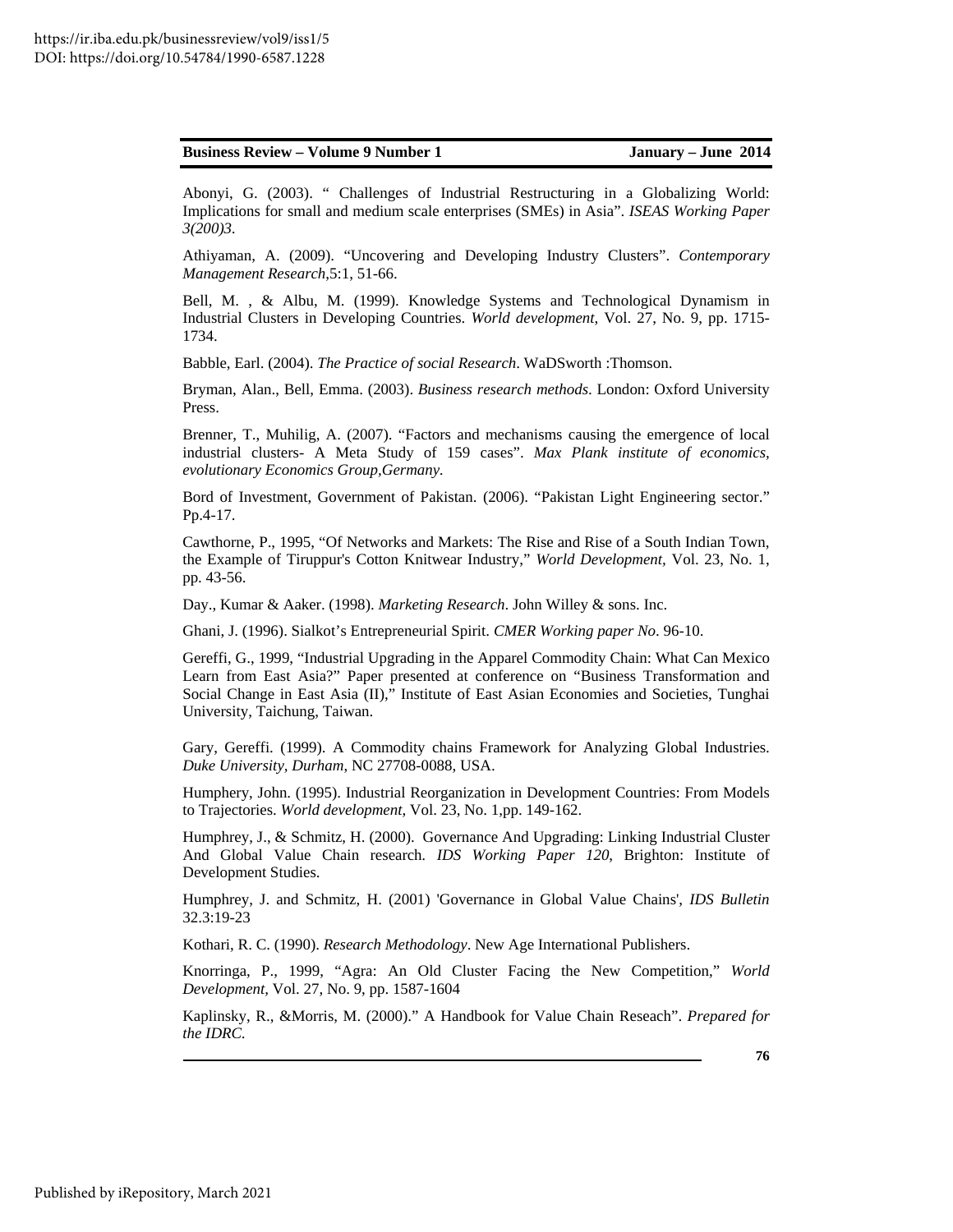Ketels, C., Lindqvist, G., Solvell, O. (2006*). "Cluster Initiatives in Developing and transition Economies.* (On line) Available http: // www.cluster-research.org,www.sse.edu/csc

Messener, D., &Meyer-Stamer,J. (2000). "Governance and Networks. Tools to Study the Dynamics of Clusters and Global Value Chains". *Institute for Development and Peace, University of Duisburg.* 

Mayer-Sramer, J., & Haemes-Liedtke, U. (2005). "How to Promote Clusters". *Mesopartner Working paper 08.* 

Nadvi, K. and H. Schmitz, 1994, 'Industrial clusters in less developed countries: review of experiences and research agenda', Discussion Paper No 339, Brighton: Institute of Development Studies, University of Sussex

Nadvi, K. (1999a). "The Cutting Edge: Collective efficiency and international competitiveness in Pakistan". *Oxford Development Studies*, 27:1, 81-107.

Nadvi, K., (1999b). "Shifting Ties: Social Networks in the SurgicalInstrument Cluster of Sialkot, Pakistan," *Development and Change,* Vol. 30, pp. 141-175

Nadvi, N. (1999c) "Collective Efficiency and Collective Failure: The Response of the Sialkot Surgical Instrument Cluster to Global Quality Pressures," *World Development,* Vol. 27, No. 9, pp. 1605-1626.

Nadvi, K., & Halder. (2005). "Local clusters in global value chains: exploring dynamic linkages between Germany and Pakistan*". Entrepreneirship & Regional Development,* 17:5,339-363

Nadvi, Khalid. (2008). "Global Standards, global governance and the organization of global value chains". *Journal of Economic Geography,* pp. 1-21.

Porter, Michael E., "Competitive Advantage". 1985, Ch. 1, pp 11-15. The Free Press. New York.

Porter. E, Micheal. (1990). "The Competitive Advantage of Nations" ( Review of the Book). *Harward Business Review*, 73-93.

Rabellotti, R., 1995, "Is There an 'Industrial District Model'? Footwear Districts in Italy and Mexico Compared," *World Development,* Vol. 23, No. 1, pp. 29-41.

Rabellotti, R., 1999, "Recovery of a Mexican Cluster: Devaluation Bonanza or Collective Efficiency?" *World Development,* Vol. 27, No. 9, pp. 1571-1585.

Saxenian, A., 1994, Regional Advantage - Culture and Competition in Silicon Valley and Route 128, Cambridge, MA: Harvard University Pres

Schmitz, H. , & Nadvi, K. (1999). Clustering and Industrialization: Introduction. *World Development*, Vol. 27, no. 9, pp. 1503-1514.

Sturgeon, J. Timothy. (2001). How Do We Define value Chains and Production Networks. *Industrial performance centre, MIT*.

Schmitz, H. (2005). "Value Chain analysis for Policy-Makers and Practitioners". *IDS, Sussex, England.*